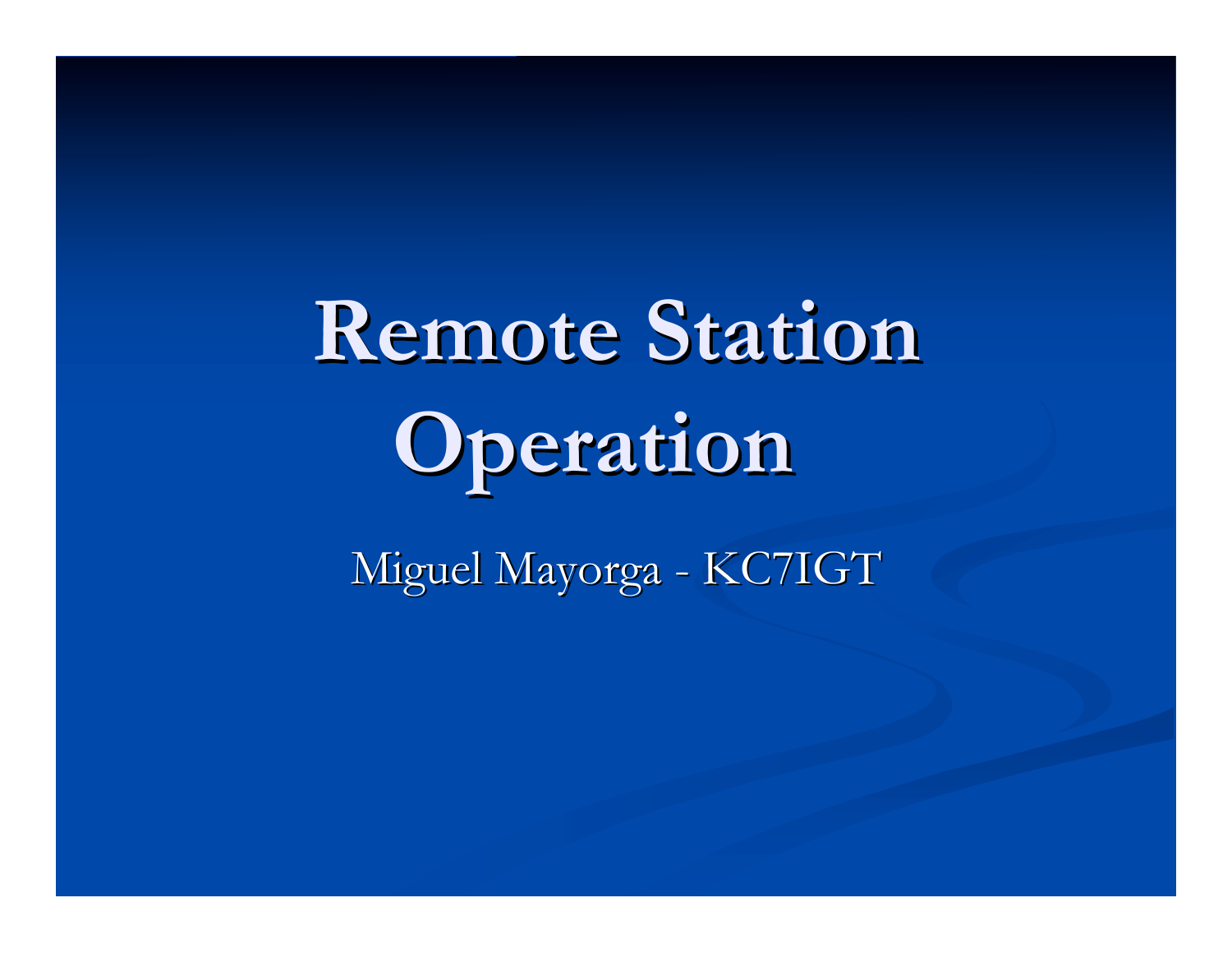### **What and Why?**

■ What is "Remote Station Operations?"

■ Why would you want to operate remotely?

MicroHAMS Digital Conference 2008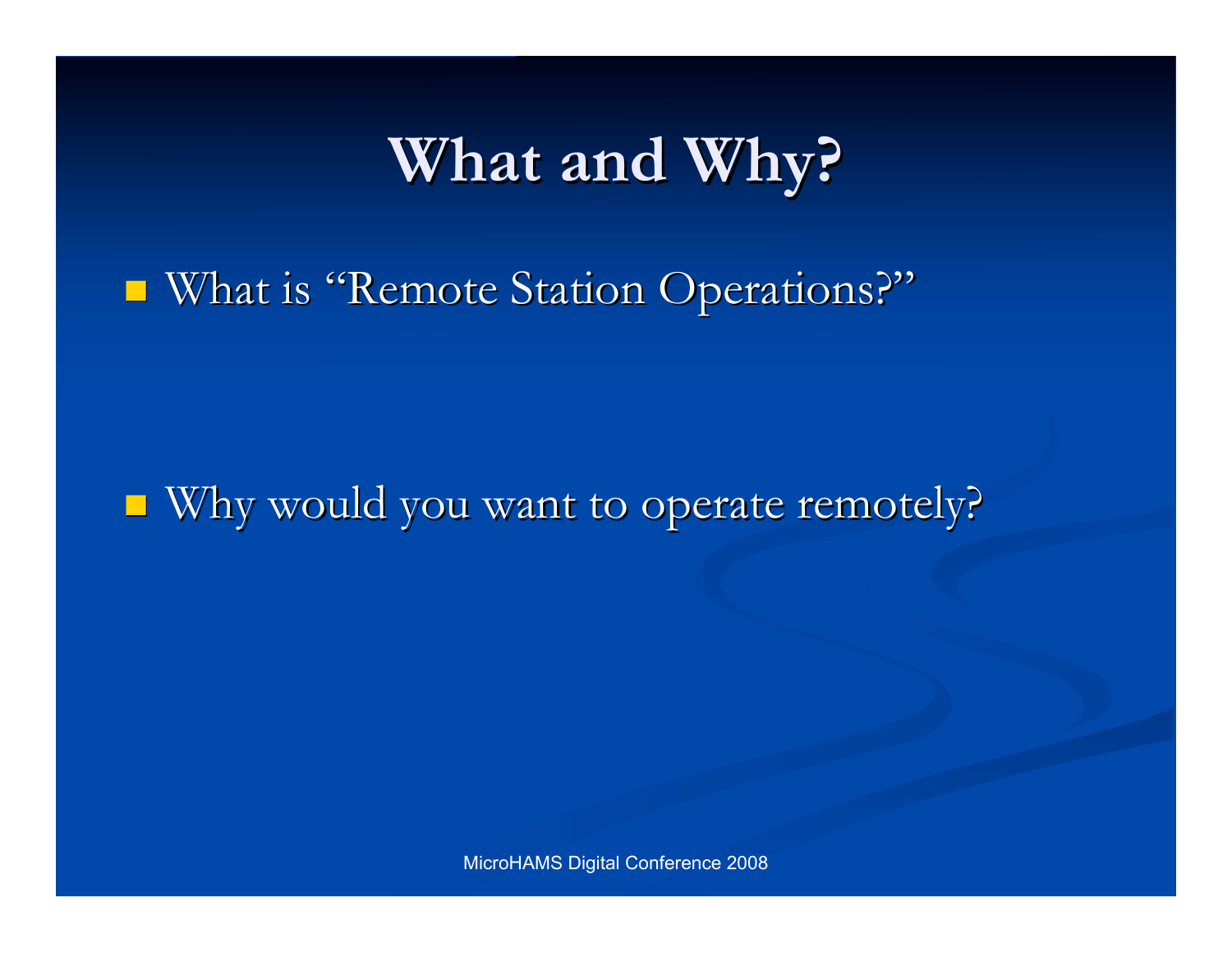### **What Are Key Elements**

**Computer and Internet Connection** ■ Rig control and Interface to Computer  $A$ ntenna(s) **Remote Station Elements (computer)**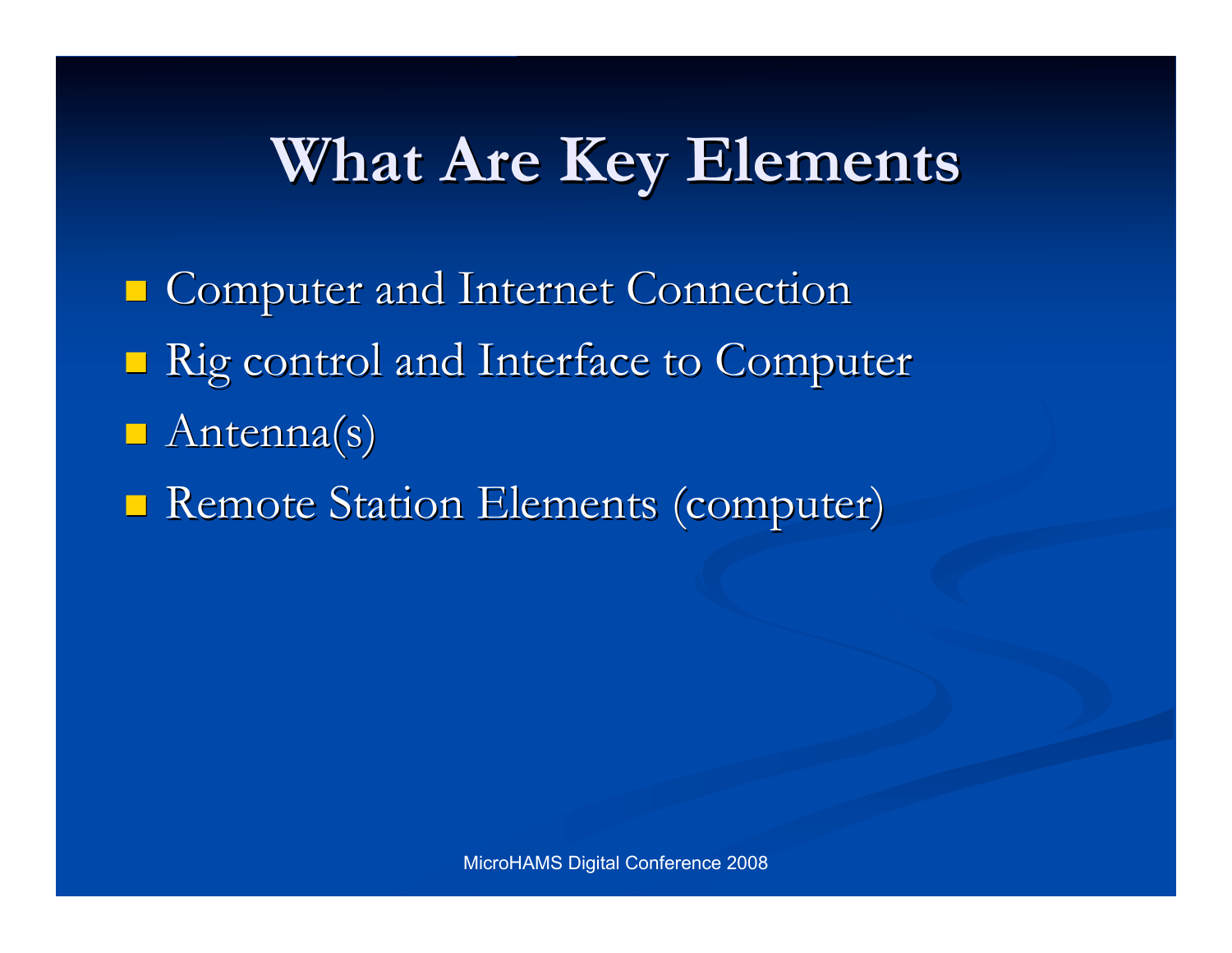### **Computer Computer Elements Elements**

#### **Computer**

- Moderate fast PC (PIII or up)
- $\blacksquare$  Windows XP
- Soundcard & Two RS232 ports
- **Software Needed** 
	- Ham Radio Deluxe (Server mode)
	- NetMeeting, Skype or IP-Sound
- **Internet Connection** 
	- Broadband connection (256K upstream)
	- $\blacksquare$  Static IP (or use No-IP DDNS)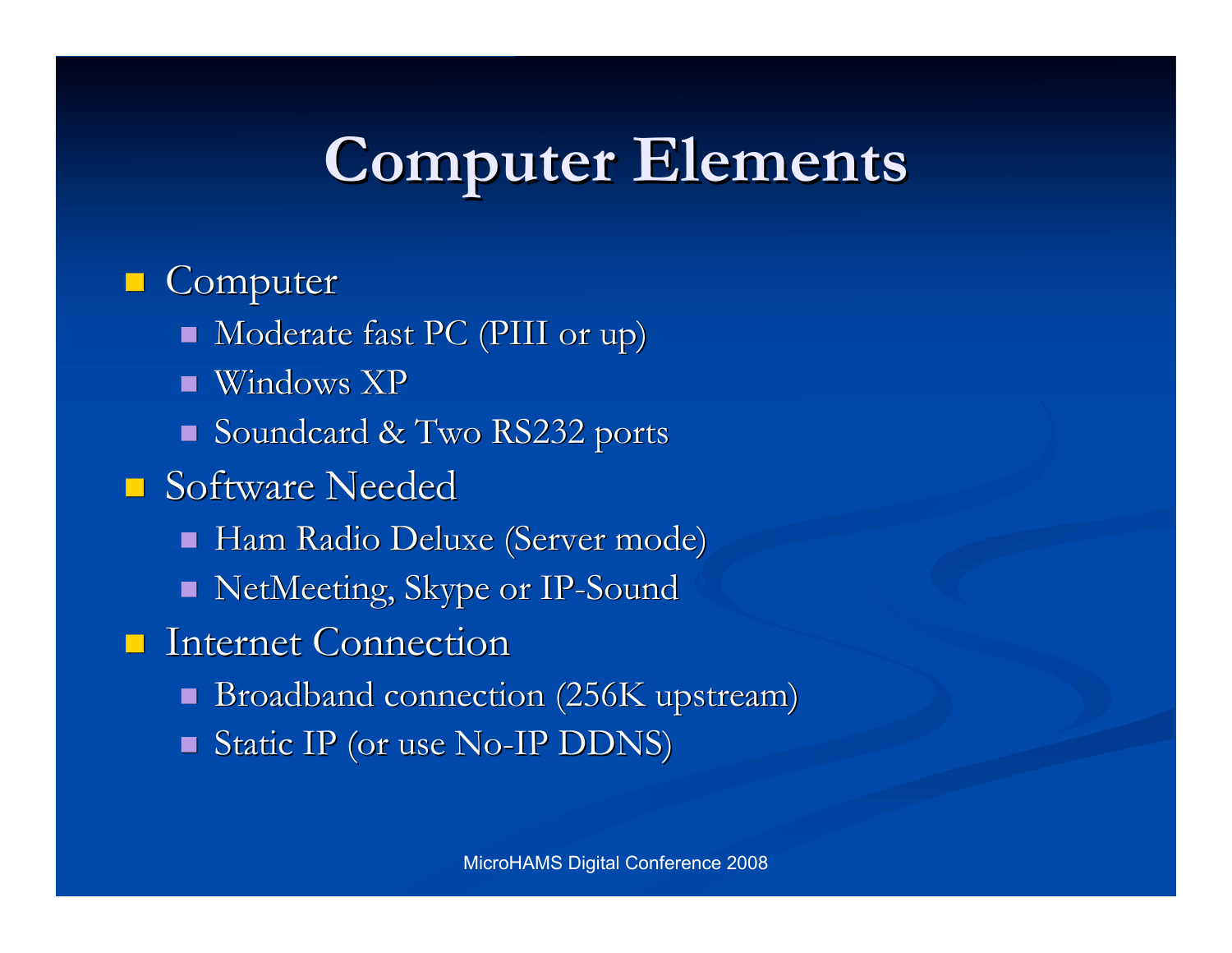## **The Rig The Rig**

 $\blacksquare$  What type of rig?  $A$ ny modern rig with computer control option  $\blacksquare$  More bands in single box, more options **Rig Control Options**  $\Box$  Soundcard to get audio in and out  $\blacksquare$  Same as PSK31 type interface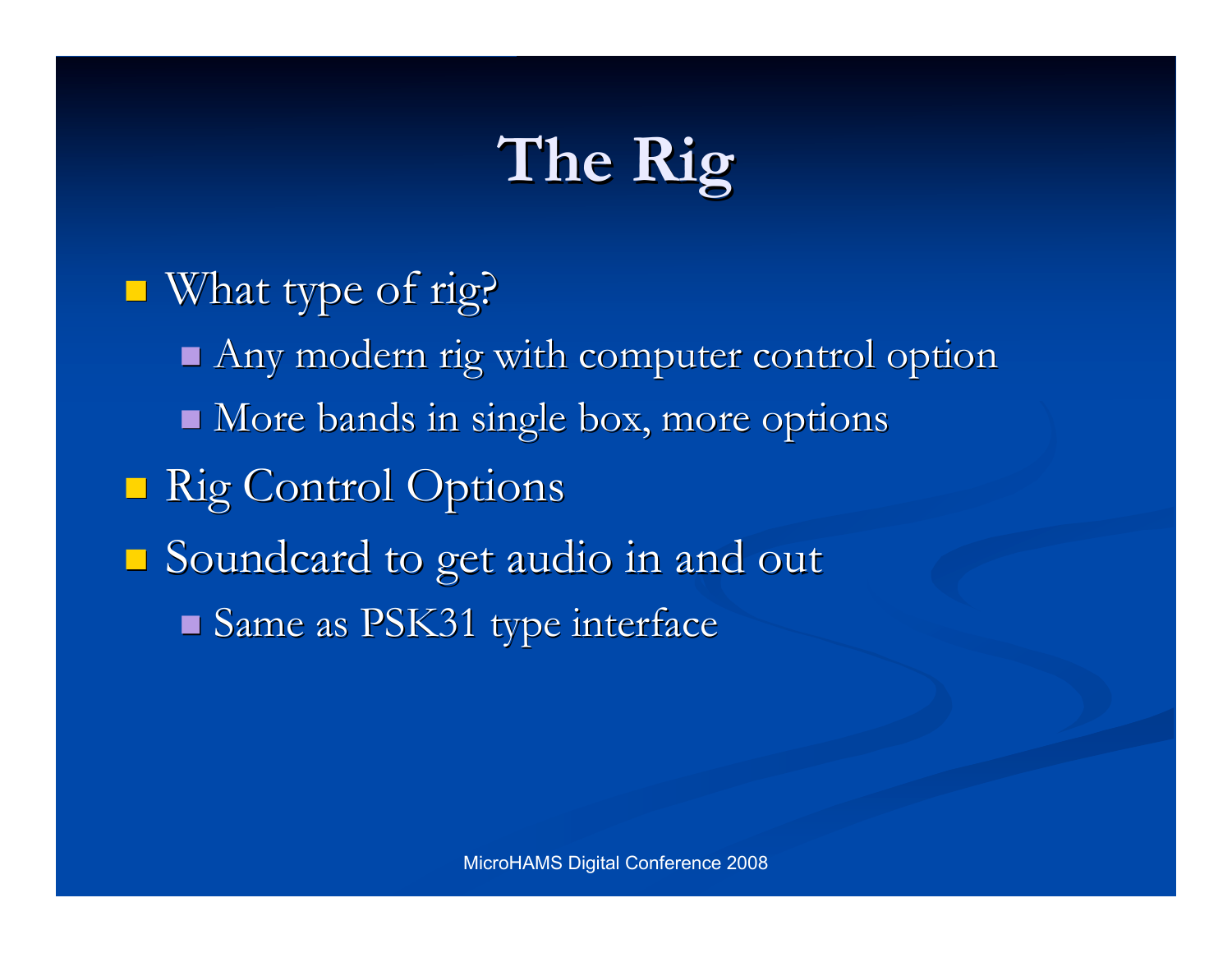### **Antenna Consideration Antenna Consideration**

- $\blacksquare$  What ever you have is good start
- Multi-band verticals are good options
- Some rigs have multiple antenna ports, which helps
- **Advance Option** 
	- Rotator control
	- Antenna switch control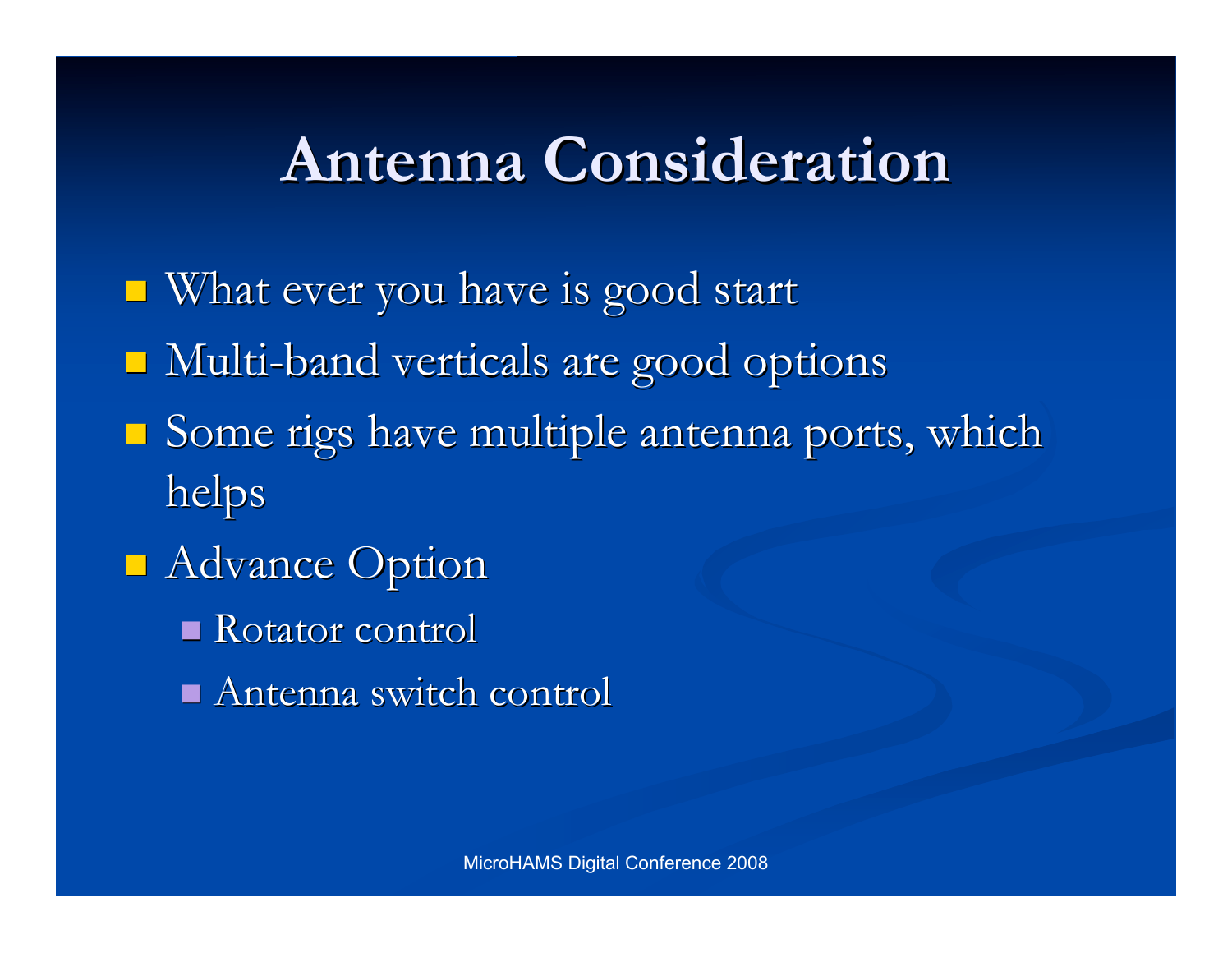### **Remote Station Control Remote Station Control**

**Laptop Requirements**  $\blacksquare$  Moderate speed (P4 with 512M RAM)  $\blacksquare$  Windows XP  $\Box$  Software Requirements IP-Sound IP-Sound HamRadio HamRadio Deluxe  $\blacksquare$  Headset/audio needs **Just makes things easier**  $\blacksquare$  Internet connection options  $\blacksquare$  Free WiFi / 802.11 Cell Phone (Verizon Wireless)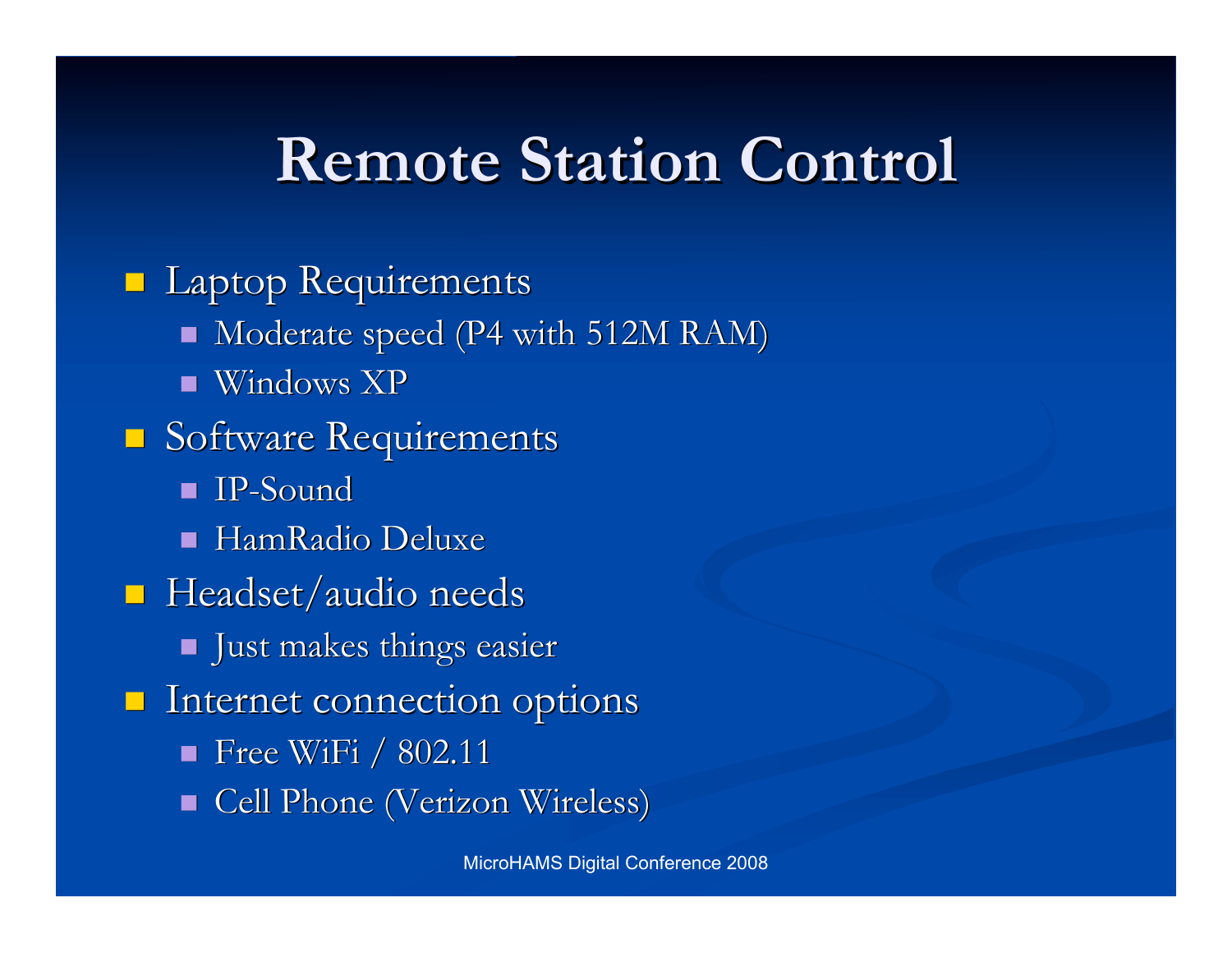### **References References**

 $\blacksquare$  Slide 123 ■ http://www.ku7m.net  $\blacksquare$  Slide 456  $\blacksquare$  http://www.arrl.org

MicroHAMS Digital Conference 2008